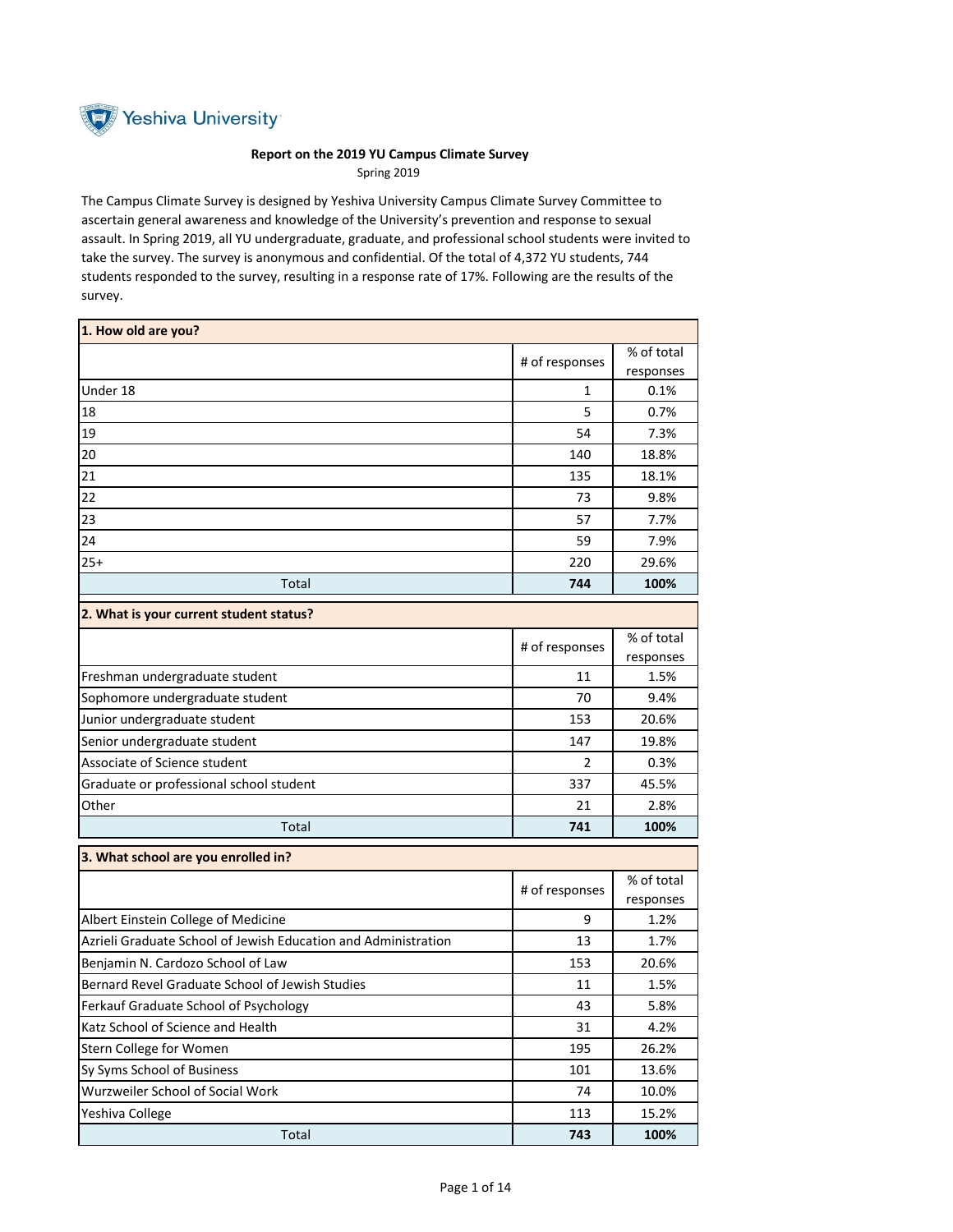| 4. Select one or more of the following options that best describes your ethnicity/race: |       |                             |  |  |
|-----------------------------------------------------------------------------------------|-------|-----------------------------|--|--|
|                                                                                         | Count | % of survey<br>participants |  |  |
| American Indian or Alaska Native                                                        | 3     | 0.4%                        |  |  |
| Asian                                                                                   | 37    | 5.0%                        |  |  |
| <b>Black or African American</b>                                                        | 24    | 3.2%                        |  |  |
| Hispanic or Latino                                                                      | 52    | 7.0%                        |  |  |
| Native Hawaiian or Other Pacific Islander                                               | 1     | 0.1%                        |  |  |
| White                                                                                   | 625   | 84.0%                       |  |  |
| Other                                                                                   | 37    | 5.0%                        |  |  |

| 5. What is your current gender identity? |                |            |  |  |
|------------------------------------------|----------------|------------|--|--|
|                                          | # of responses | % of total |  |  |
|                                          |                | responses  |  |  |
| Female                                   | 439            | 59.0%      |  |  |
| Male                                     | 290            | 39.0%      |  |  |
| Transgender                              | 0              | 0.0%       |  |  |
| Non-binary/third gender                  | 3              | 0.4%       |  |  |
| Prefer to self-describe:                 | $\overline{2}$ | 0.3%       |  |  |
| Prefer not to say                        | 10             | 1.3%       |  |  |
| Total                                    | 744            | 100%       |  |  |

| 6. What is your sexual orientation? |                |            |
|-------------------------------------|----------------|------------|
|                                     | # of responses | % of total |
|                                     |                | responses  |
| Straight/Heterosexual               | 659            | 88.6%      |
| Gay or Lesbian                      | 19             | 2.6%       |
| Bisexual                            | 28             | 3.8%       |
| Prefer to self-describe:            | 10             | 1.3%       |
| Prefer not to say                   | 28             | 3.8%       |
| Total                               | 744            | 100%       |

| 7. Which best describes your current living arrangement in this academic year? |                |            |  |  |
|--------------------------------------------------------------------------------|----------------|------------|--|--|
|                                                                                | # of responses | % of total |  |  |
|                                                                                |                | responses  |  |  |
| <b>University Housing</b>                                                      | 317            | 42.6%      |  |  |
| Off-campus apartment                                                           | 285            | 38.3%      |  |  |
| At home with family                                                            | 131            | 17.6%      |  |  |
| Other                                                                          | 11             | 1.5%       |  |  |
| Total                                                                          | 744            | 100%       |  |  |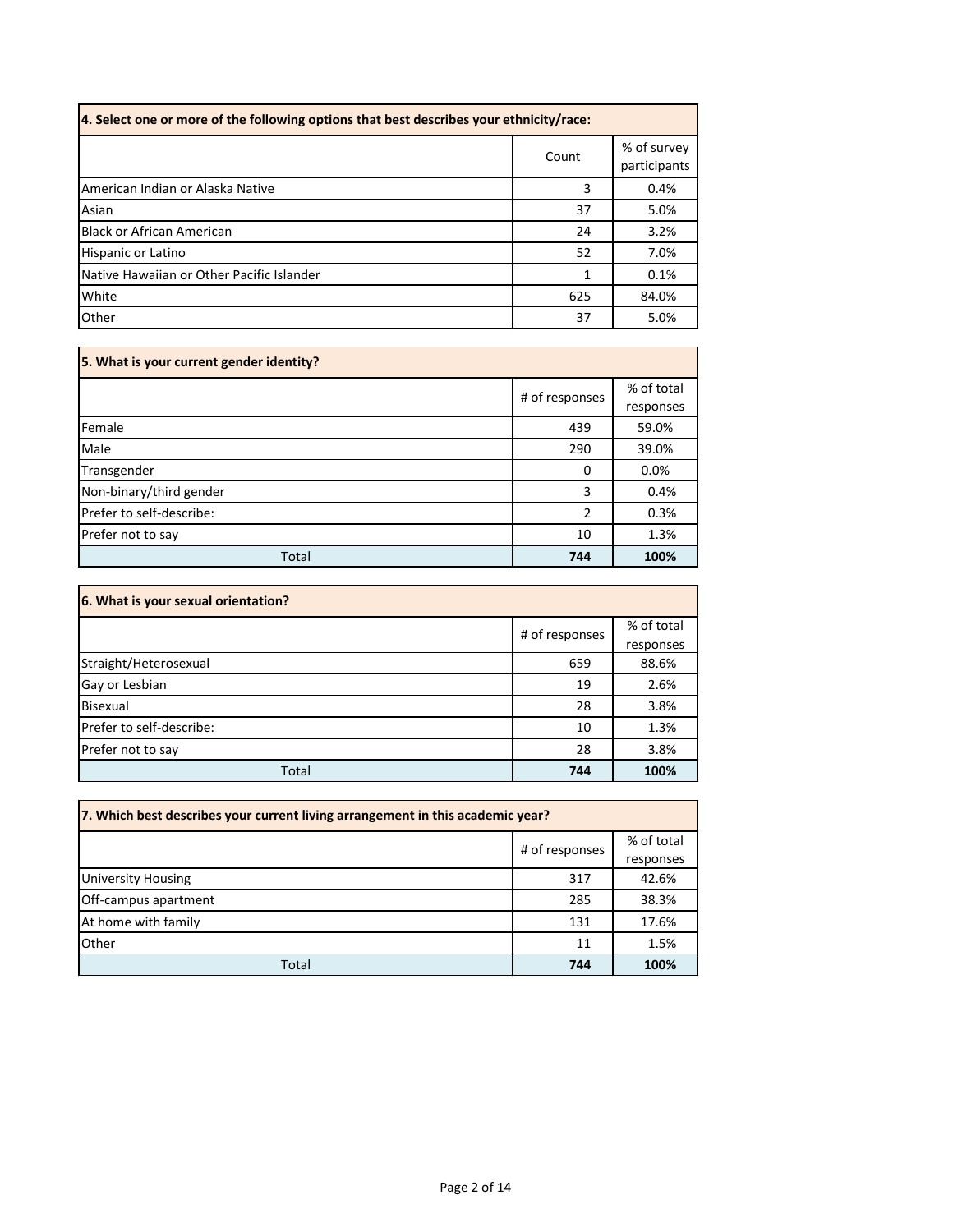| 8. Please indicate how much you agree or disagree with each of the following statements, and answer as best as you can: |                   |                   |       |                 |                             |
|-------------------------------------------------------------------------------------------------------------------------|-------------------|-------------------|-------|-----------------|-----------------------------|
|                                                                                                                         | # of<br>responses | Strongly<br>Agree | Agree | <b>Disagree</b> | Strongly<br><b>Disagree</b> |
| a. I feel valued as an individual at YU                                                                                 | 576               | 28%               | 50%   | 15%             | 7%                          |
| b. I feel close to the faculty and staff at YU                                                                          | 576               | 22%               | 48%   | 24%             | 6%                          |
| c. I feel close to my fellow students at YU                                                                             | 575               | 39%               | 48%   | 11%             | 2%                          |
| d. I feel I am part of YU                                                                                               | 576               | 29%               | 44%   | 21%             | 7%                          |
| e. I am happy to be a student at YU                                                                                     | 576               | 37%               | 47%   | 11%             | 5%                          |
| f. I feel safe when I am on YU's campus                                                                                 | 575               | 44%               | 48%   | 6%              | 3%                          |
| g. I believe there is a clear sense of appropriate and<br>inappropriate behavior among students at YU                   | 575               | 34%               | 50%   | 12%             | 4%                          |
| h. I believe alcohol abuse is a big problem at YU                                                                       | 571               | 4%                | 12%   | 54%             | 30%                         |
| i. I believe YU is trying hard to protect the rights of all students                                                    | 572               | 22%               | 50%   | 20%             | 9%                          |
| j. I believe YU is trying hard to make sure that all students are<br>treated equally and fairly.                        | 574               | 23%               | 47%   | 20%             | 9%                          |
| k. I believe YU is trying hard to make sure that all students are<br>safe.                                              | 572               | 41%               | 48%   | 6%              | 4%                          |
| I. I believe that students at YU generally trust one another                                                            | 573               | 32%               | 56%   | 10%             | 2%                          |
| m. I believe that students at YU generally respect one another                                                          | 573               | 29%               | 57%   | 10%             | 3%                          |

|                                                                                           | # of             | Strongly     | Agree | <b>Disagree</b> | Strongly        |
|-------------------------------------------------------------------------------------------|------------------|--------------|-------|-----------------|-----------------|
| a. Are genuinely concerned about my well-being                                            | responses<br>573 | Agree<br>39% | 49%   | 10%             | Disagree<br>2%  |
|                                                                                           |                  |              |       |                 |                 |
| b. Are doing all they can to protect students from harm                                   | 573              | 38%          | 44%   | 14%             | 4%              |
| c. Treat students fairly                                                                  | 573              | 43%          | 50%   | 6%              | 2%              |
| d. Are more interested in protecting the reputation of YU than<br>the students they serve | 569              | 9%           | 14%   | 58%             | 20%             |
| <b>Overall, the faculty at YU:</b>                                                        |                  |              |       |                 |                 |
|                                                                                           | # of             | Strongly     |       |                 | Strongly        |
|                                                                                           | responses        | Agree        | Agree | <b>Disagree</b> | <b>Disagree</b> |
| a. Are genuinely concerned about my well-being                                            | 572              | 32%          | 52%   | 12%             | 4%              |
| b. Are doing all they can to protect students from harm                                   | 571              | 33%          | 51%   | 13%             | 3%              |
| c. Treat students fairly                                                                  | 570              | 27%          | 53%   | 14%             | 5%              |
| d. Are more interested in protecting the reputation of YU than                            | 568              | 15%          | 22%   | 46%             | 16%             |

**9. Please indicate how much you agree or disagree with each of the following statements, and answer as best as you can:**

|                                                                | # of      | Strongly | Agree | <b>Disagree</b> | Strongly        |
|----------------------------------------------------------------|-----------|----------|-------|-----------------|-----------------|
|                                                                | responses | Agree    |       |                 | <b>Disagree</b> |
| a. Are genuinely concerned about my well-being                 | 570       | 22%      | 47%   | 22%             | 9%              |
| b. Are doing all they can to protect students from harm        | 570       | 26%      | 49%   | 17%             | 8%              |
| c. Treat students fairly                                       | 570       | 21%      | 49%   | 20%             | 9%              |
| d. Are more interested in protecting the reputation of YU than | 568       | 27%      | 32%   | 29%             | 11%             |
| the students they serve                                        |           |          |       |                 |                 |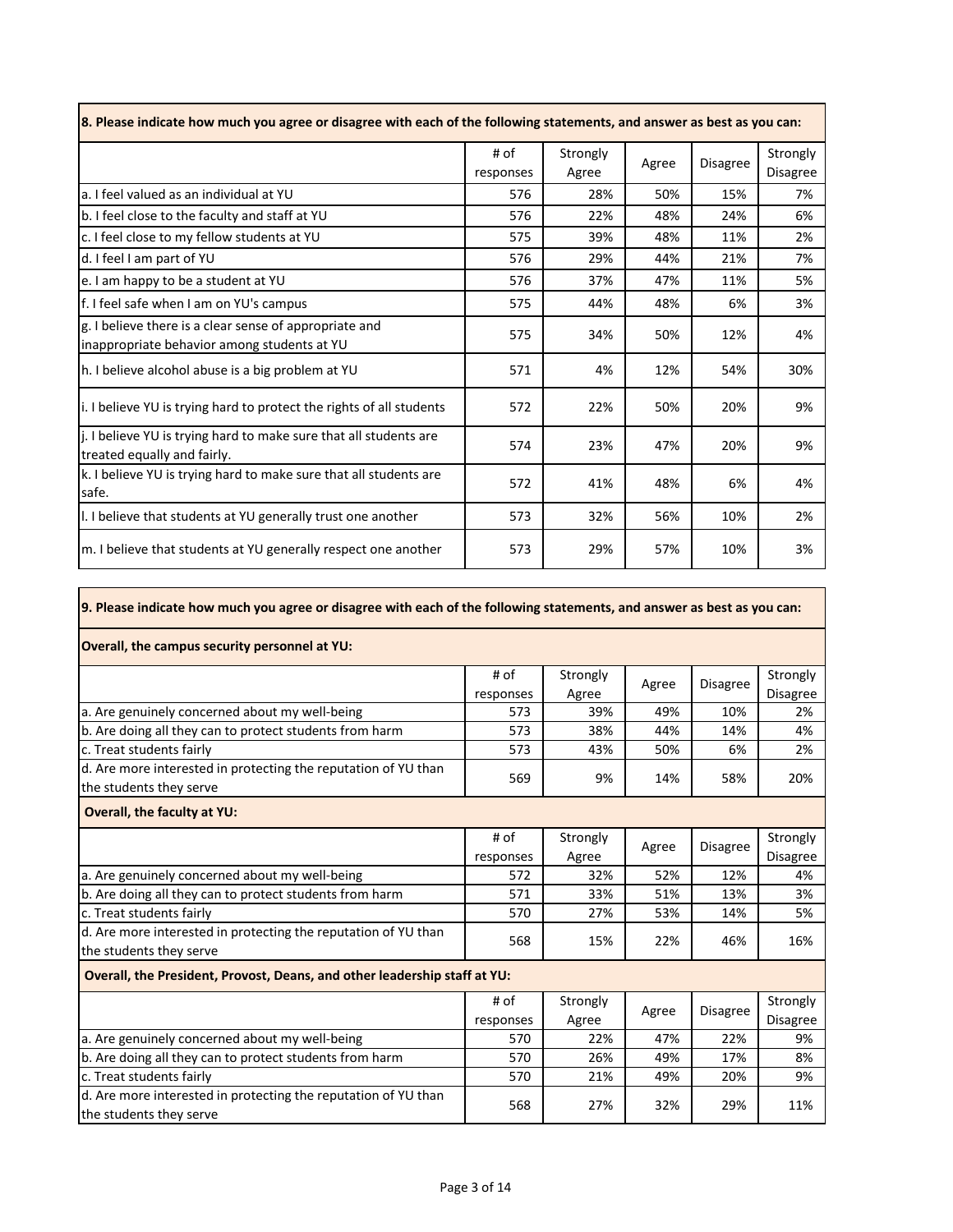| 10. Since the beginning of the current academic year, has anyone done the following to<br>you either in person or by phone, text message, e-mail, or social media? Please include<br>incidents regardless of where they happened. |       |                             |  |  |
|-----------------------------------------------------------------------------------------------------------------------------------------------------------------------------------------------------------------------------------|-------|-----------------------------|--|--|
|                                                                                                                                                                                                                                   | Count | % of survey<br>participants |  |  |
| Made sexual advances, gestures, comments, or jokes that were<br>unwelcome to you                                                                                                                                                  | 47    | 6.3%                        |  |  |
| Flashed or exposed themselves to you without your consent                                                                                                                                                                         | 8     | 1.1%                        |  |  |
| Showed or sent you sexual pictures, photos, or videos that you<br>didn't want to see                                                                                                                                              | 14    | 1.9%                        |  |  |
| Showed or sent sexual photos/videos of you or spread sexual<br>rumors about you that you didn't want shared                                                                                                                       | 13    | 1.7%                        |  |  |

| 11. Since the beginning of the current academic year, has anyone had unwanted sexual<br>contact with you? |           |            |  |
|-----------------------------------------------------------------------------------------------------------|-----------|------------|--|
|                                                                                                           | # of      | % of total |  |
|                                                                                                           | responses | responses  |  |
| Yes                                                                                                       | 18        | 3.2%       |  |
| No                                                                                                        | 547       | 96.8%      |  |
| Total                                                                                                     | 565       | 100%       |  |

| 12. How many separate incidents of unwanted sexual contact have you experienced since<br>the beginning of the current academic year? |           |            |  |
|--------------------------------------------------------------------------------------------------------------------------------------|-----------|------------|--|
|                                                                                                                                      | # of      | % of total |  |
|                                                                                                                                      | responses | responses  |  |
| 0 incidents                                                                                                                          | 549       | 95.8%      |  |
| 1 incident                                                                                                                           | 10        | 1.8%       |  |
| 2 incidents                                                                                                                          | 10        | 1.8%       |  |
| 3 incidents                                                                                                                          | 2         | 0.4%       |  |
| 4 incidents                                                                                                                          | 1         | 0.2%       |  |
| 5 or more incidents                                                                                                                  | 1         | 0.2%       |  |
| Total                                                                                                                                | 573       | 100%       |  |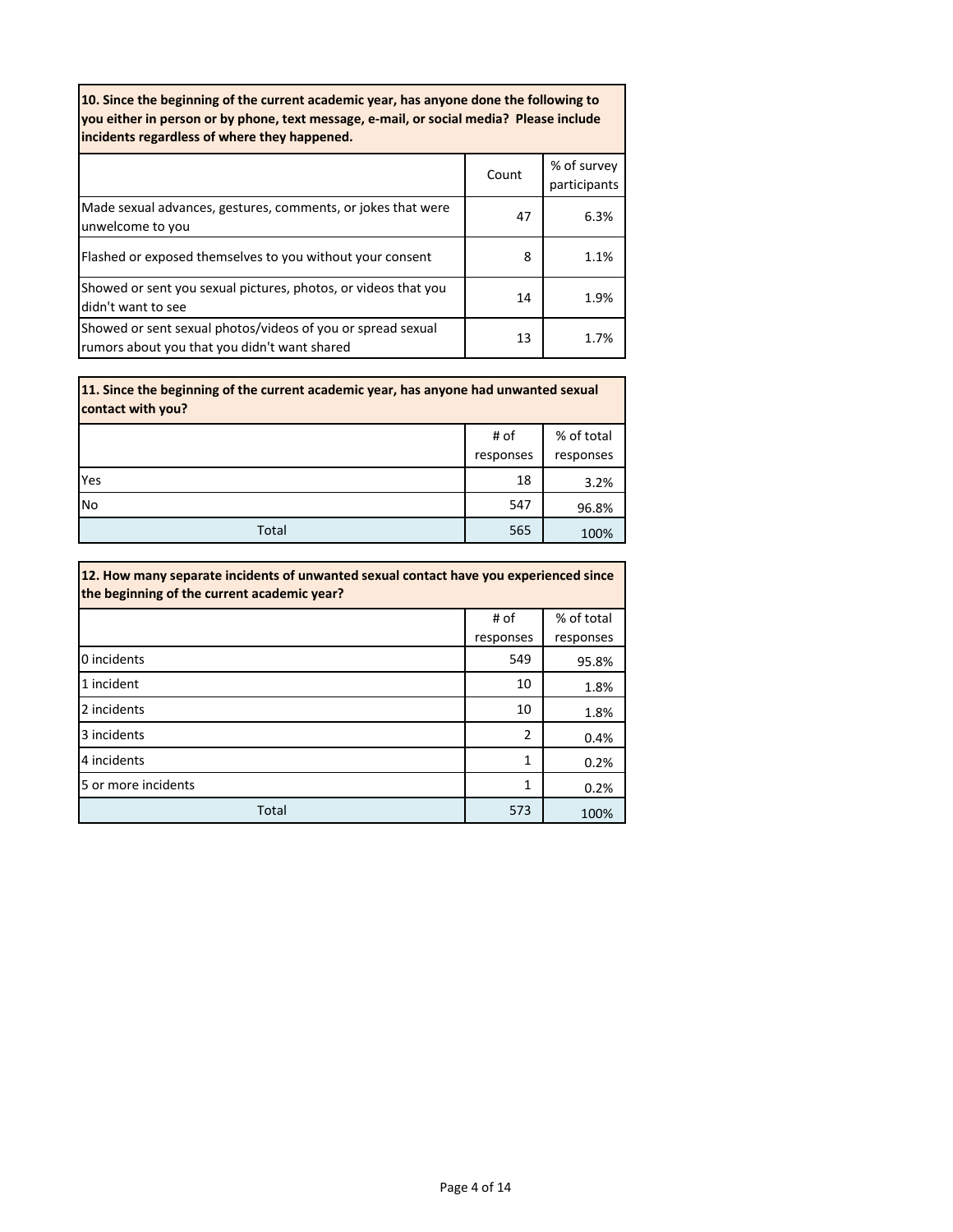**If you have experienced one or more incidents of unwanted sexual contact, please answer questions 13 - 29 with respect to the incident that has had the greatest impact on you. Otherwise, skip to question 30.**

| 13. How did the person(s) have unwanted sexual contact with you? Please indicate whether each of the following happened.                               |                   |     |     |        |  |
|--------------------------------------------------------------------------------------------------------------------------------------------------------|-------------------|-----|-----|--------|--|
|                                                                                                                                                        | # of<br>responses | Yes | No. | Unsure |  |
| a. Touched or grabbed your sexual body parts                                                                                                           | 22                | 64% | 27% | 9%     |  |
| b. Threatened to hurt you or someone you care about                                                                                                    | 22                | 14% | 82% | 5%     |  |
| c. Used physical force against you, such as holding you down with his or her<br>body weight, pinning your arms, hitting or kicking you                 | 22                | 27% | 73% | 0%     |  |
| d. You were unable to provide consent or stop what was happening<br>because you were incapacitated, passed out, unconscious, blacked out, or<br>asleep | 22                | 23% | 73% | 5%     |  |

| 14. Where did the incident occur? |           |            |  |  |
|-----------------------------------|-----------|------------|--|--|
|                                   | # of      | % of total |  |  |
|                                   | responses | responses  |  |  |
| On YU's campus                    | 5         | 22%        |  |  |
| Off-campus but in New York City   | 15        | 65%        |  |  |
| In a different city               | 3         | 13%        |  |  |
| Unsure/Don't know                 | 0         | 0%         |  |  |
| Total                             | 23        | 100%       |  |  |

| 15. What was the gender of the person(s) who had unwanted sexual contact with you? |       |                                                              |  |
|------------------------------------------------------------------------------------|-------|--------------------------------------------------------------|--|
|                                                                                    | Count | % of survey<br>participants<br>who<br>responded to<br>Q13-29 |  |
| Male                                                                               | 21    | 88%                                                          |  |
| Female                                                                             | 3     | 13%                                                          |  |
| Transgendered                                                                      | 0     | 0%                                                           |  |
| Unsure/Don't know                                                                  | 0     | 0%                                                           |  |

| 16. Who was the person(s) who had unwanted sexual contact with you? (Please select all that<br>apply.) |                |                                                              |  |
|--------------------------------------------------------------------------------------------------------|----------------|--------------------------------------------------------------|--|
|                                                                                                        | Count          | % of survey<br>participants<br>who<br>responded to<br>Q13-29 |  |
| A stranger                                                                                             | 8              | 33%                                                          |  |
| Someone you had seen or heard about but not talked to                                                  | $\overline{2}$ | 8%                                                           |  |
| An acquaintance, friend of a friend, or someone that you had just met                                  | 3              | 13%                                                          |  |
| A student at YU                                                                                        | 10             | 42%                                                          |  |
| A professor or teaching assistant at YU                                                                | 0              | 0%                                                           |  |
| An employee at YU                                                                                      | 0              | 0%                                                           |  |
| A current or ex-friend or roommate                                                                     | 3              | 13%                                                          |  |
| A current or ex-dating partner or spouse                                                               | 4              | 17%                                                          |  |
| Someone else - please specify:                                                                         | 3              | 13%                                                          |  |
| Unsure/Don't know                                                                                      | 0              | 0%                                                           |  |

Page 5 of 14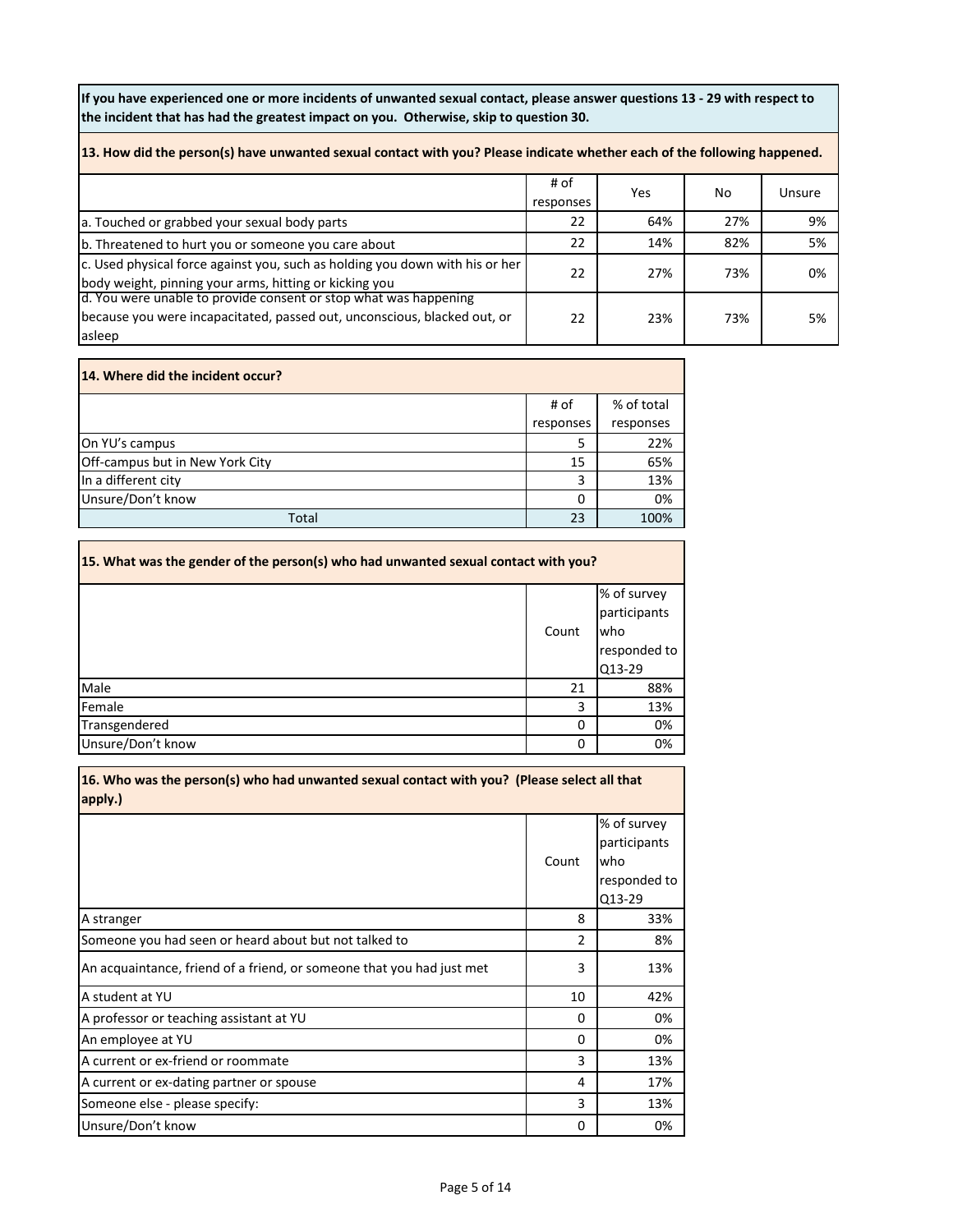| 17. Had the person(s) who had unwanted sexual contact with you been drinking alcohol or using<br>drugs? |           |            |  |
|---------------------------------------------------------------------------------------------------------|-----------|------------|--|
|                                                                                                         | # of      | % of total |  |
|                                                                                                         | responses | responses  |  |
| Yes                                                                                                     |           | 32%        |  |
| <b>No</b>                                                                                               | 8         | 36%        |  |
| Unsure/Don't know                                                                                       |           | 32%        |  |

| 18. In the hours prior to the incident had you consumed alcohol or drugs? |           |            |
|---------------------------------------------------------------------------|-----------|------------|
|                                                                           | # of      | % of total |
|                                                                           | responses | responses  |
| Yes                                                                       |           | 22%        |
| No                                                                        | 18        | 78%        |
| Unsure/Don't know                                                         |           | 0%         |

 $\Gamma$ 

| [19. Have you told any of your roommates, friends, or family members about the incident? |           |            |  |
|------------------------------------------------------------------------------------------|-----------|------------|--|
|                                                                                          | # of      | % of total |  |
|                                                                                          | responses | responses  |  |
| Yes                                                                                      | 17        | 74%        |  |
| <b>No</b>                                                                                | b         | 26%        |  |

| 20. Please indicate whether you notified any of the following groups or organizations about the<br>incident: |                |                                                              |
|--------------------------------------------------------------------------------------------------------------|----------------|--------------------------------------------------------------|
|                                                                                                              | Count          | % of survey<br>participants<br>who<br>responded to<br>Q13-29 |
| YU Title IX Coordinator/Deputy Title IX Coordinator                                                          | 2              | 8%                                                           |
| YU Office of Student Life                                                                                    | 0              | 0%                                                           |
| Other YU administrators, faculty, or staff                                                                   | $\overline{2}$ | 8%                                                           |
| YU counseling center                                                                                         | 4              | 17%                                                          |
| A crisis center or helpline, or a hospital or health care center not at YU                                   | 1              | 4%                                                           |
| <b>YU campus security</b>                                                                                    | $\overline{2}$ | 8%                                                           |
| Local police                                                                                                 | 2              | 8%                                                           |
| None of the above                                                                                            | 15             | 63%                                                          |

**21. Please indicate if someone else notified any of the following groups or organizations about the incident:** 

|                                                                            | Count          | % of survey<br>participants<br>who<br>responded to<br>Q13-29 |
|----------------------------------------------------------------------------|----------------|--------------------------------------------------------------|
| YU Title IX Coordinator/Deputy Title IX Coordinator                        | 0              | 0%                                                           |
| YU Office of Student Life                                                  | 0              | 0%                                                           |
| Other YU administrators, faculty, or staff                                 | 1              | 4%                                                           |
| YU counseling center                                                       | 0              | 0%                                                           |
| A crisis center or helpline, or a hospital or health care center not at YU | 2              | 8%                                                           |
| <b>YU campus security</b>                                                  | 1              | 4%                                                           |
| Local police                                                               | $\overline{2}$ | 8%                                                           |
| None of the above                                                          | 17             | 71%                                                          |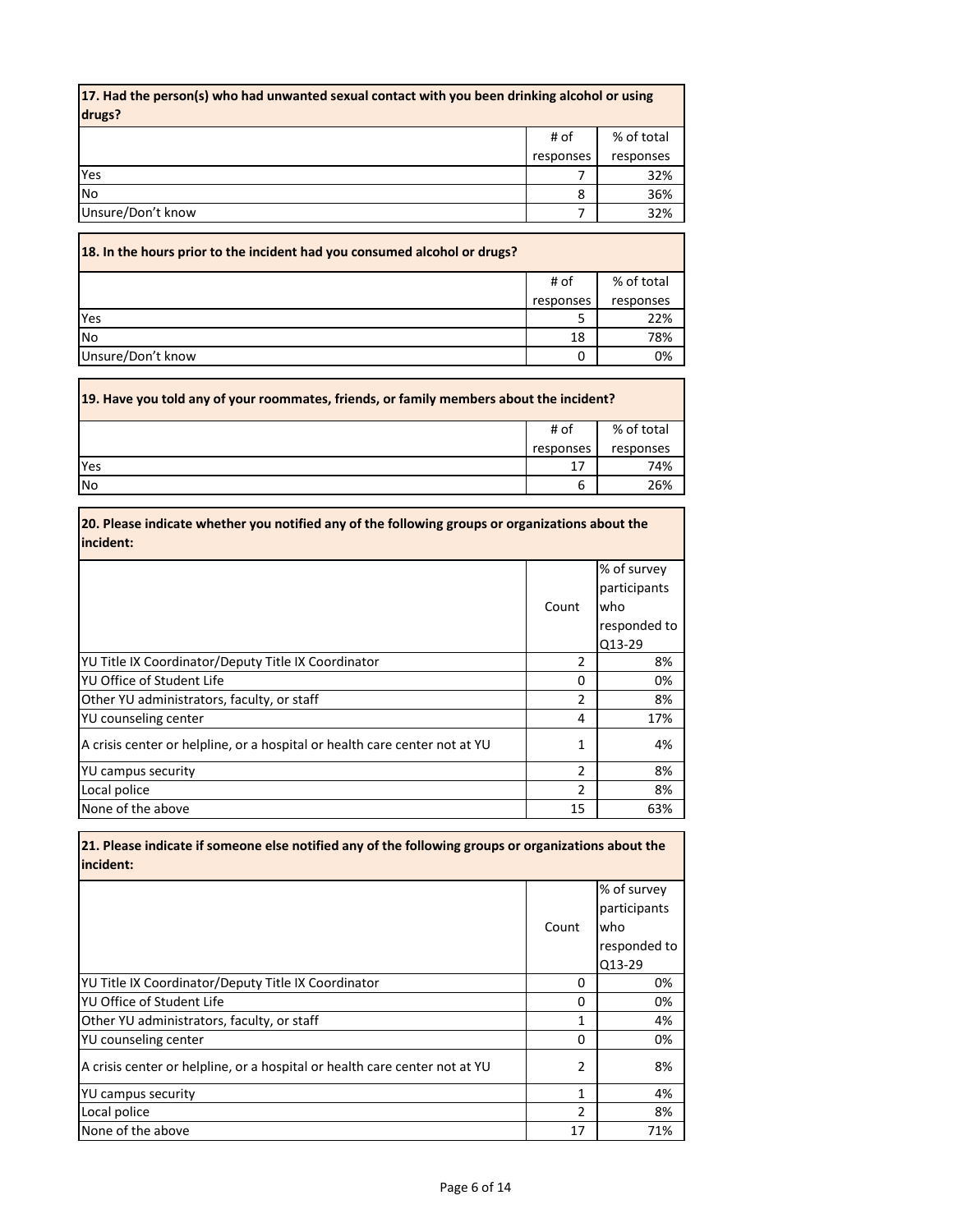| [22. If notified about the incident, were the groups or organizations helpful? |                   |            |     |                          |  |
|--------------------------------------------------------------------------------|-------------------|------------|-----|--------------------------|--|
|                                                                                | # of<br>responses | <b>Yes</b> | No  | <b>Not</b><br>Applicable |  |
| a. YU Title IX Coordinator/Deputy Title IX Coordinator                         | 20                | 15%        | 5%  | 80%                      |  |
| b. YU Office of Student Life                                                   | 19                | 0%         | 5%  | 95%                      |  |
| c. Other YU administrators, faculty, or staff                                  | 20                | 5%         | 10% | 85%                      |  |
| d. YU counseling center                                                        | 20                | 15%        | 10% | 75%                      |  |
| e. A crisis center or helpline, or a hospital or health care center not at YU  | 19                | 21%        | 5%  | 74%                      |  |
| f. YU campus security                                                          | 19                | 11%        | 5%  | 84%                      |  |
| g. Local police                                                                | 19                | 11%        | 11% | 79%                      |  |

**23. For each of the groups or organizations below, did you not contact the group because you didn't know how to contact them?** 

|                                                                               | # of<br>responses | Yes, this was<br>la reason for<br>Inot<br>contacting<br>group | No, this was<br>not the<br>reason for<br>not<br>contacting<br>group |
|-------------------------------------------------------------------------------|-------------------|---------------------------------------------------------------|---------------------------------------------------------------------|
| a. YU Title IX Coordinator/Deputy Title IX Coordinator                        | 19                | 5%                                                            | 95%                                                                 |
| b. YU Office of Student Life                                                  | 19                | 5%                                                            | 95%                                                                 |
| c. Other YU administrators, faculty, or staff                                 | 19                | 0%                                                            | 100%                                                                |
| d. YU counseling center                                                       | 18                | 6%                                                            | 94%                                                                 |
| e. A crisis center or helpline, or a hospital or health care center not at YU | 20                | 10%                                                           | 90%                                                                 |
| f. YU campus security                                                         | 20                | 5%                                                            | 95%                                                                 |
| g. Local police                                                               | 20                | 5%                                                            | 95%                                                                 |

| 24. For each of the groups or organizations below, did you not contact the group because you were concerned<br>that the group would not keep your situation confidential? |                   |                                                             |                                                                     |
|---------------------------------------------------------------------------------------------------------------------------------------------------------------------------|-------------------|-------------------------------------------------------------|---------------------------------------------------------------------|
|                                                                                                                                                                           | # of<br>responses | Yes, this was<br>a reason for<br>not<br>contacting<br>group | No, this was<br>not the<br>reason for<br>not<br>contacting<br>group |
| a. YU Title IX Coordinator/Deputy Title IX Coordinator                                                                                                                    | 19                | 5%                                                          | 95%                                                                 |
| b. YU Office of Student Life                                                                                                                                              | 19                | 5%                                                          | 95%                                                                 |
| c. Other YU administrators, faculty, or staff                                                                                                                             | 19                | 11%                                                         | 89%                                                                 |
| d. YU counseling center                                                                                                                                                   | 18                | 0%                                                          | 100%                                                                |
| e. A crisis center or helpline, or a hospital or health care center not at YU                                                                                             | 19                | 0%                                                          | 100%                                                                |
| f. YU campus security                                                                                                                                                     | 19                | 0%                                                          | 100%                                                                |
| g. Local police                                                                                                                                                           | 19                | 0%                                                          | 100%                                                                |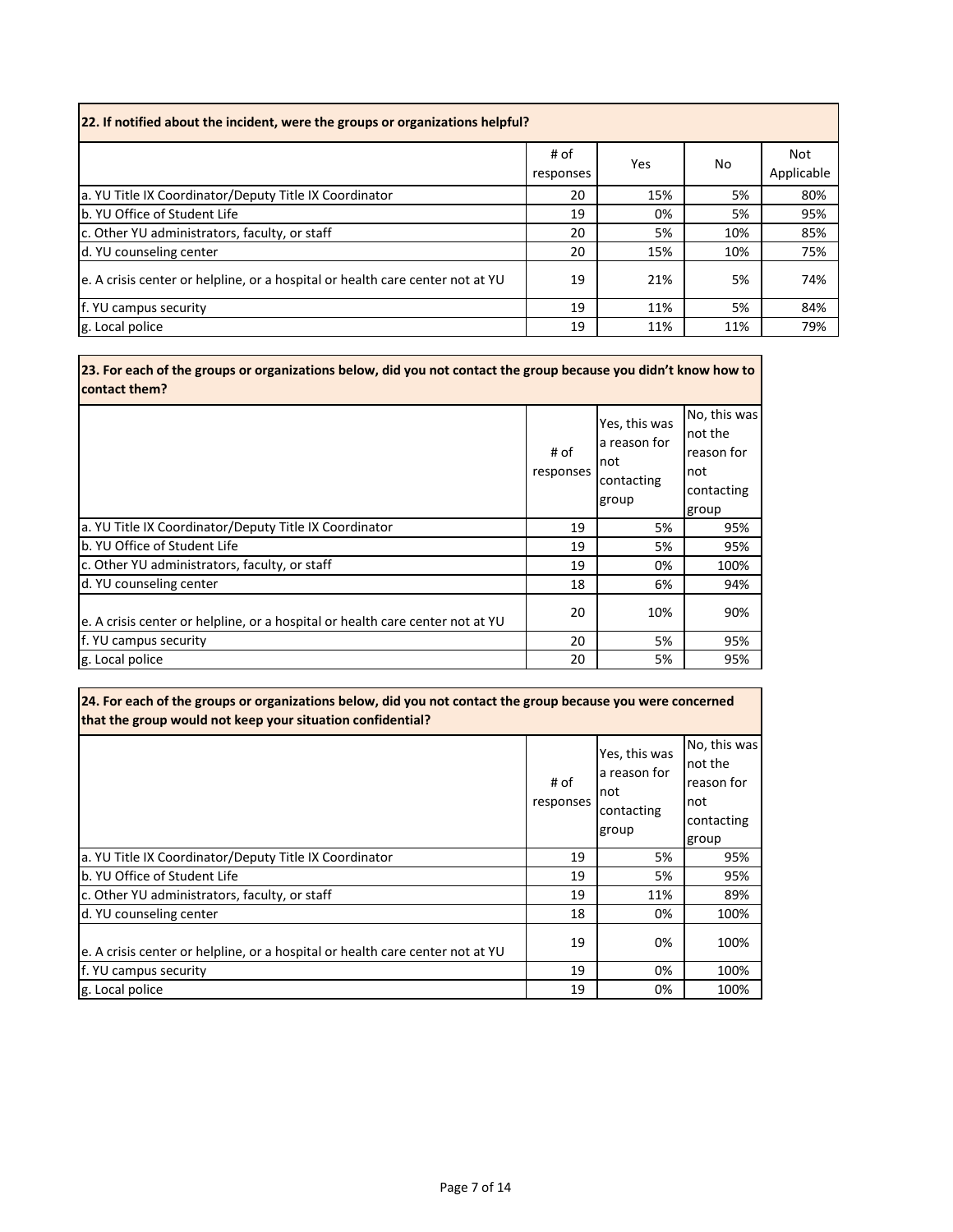| 25. For each of the groups or organizations below, did you not contact the group because you were concerned<br>that the group would treat you poorly, not respond effectively, or not take any action? |                   |                                                              |                                                                      |
|--------------------------------------------------------------------------------------------------------------------------------------------------------------------------------------------------------|-------------------|--------------------------------------------------------------|----------------------------------------------------------------------|
|                                                                                                                                                                                                        | # of<br>responses | Yes, this was<br>a reason for<br>Inot<br>contacting<br>group | No, this was<br>not the<br>reason for<br>Inot<br>contacting<br>group |
| a. YU Title IX Coordinator/Deputy Title IX Coordinator                                                                                                                                                 | 19                | 32%                                                          | 68%                                                                  |
| b. YU Office of Student Life                                                                                                                                                                           | 19                | 26%                                                          | 74%                                                                  |
| c. Other YU administrators, faculty, or staff                                                                                                                                                          | 19                | 26%                                                          | 74%                                                                  |
| d. YU counseling center                                                                                                                                                                                | 19                | 16%                                                          | 84%                                                                  |
| e. A crisis center or helpline, or a hospital or health care center not at YU                                                                                                                          | 19                | 16%                                                          | 84%                                                                  |
| f. YU campus security                                                                                                                                                                                  | 19                | 21%                                                          | 79%                                                                  |
| g. Local police                                                                                                                                                                                        | 19                | 21%                                                          | 79%                                                                  |

**26. For each of the groups or organizations below, did you not contact the group because you did not need assistance, did not think the incident was serious enough to report, or did not want any action taken?** 

|                                                                               | # of<br>responses | Yes, this was<br>a reason for<br>Inot<br>contacting<br>group | No, this was<br>not the<br>reason for<br>not<br>contacting<br>group |
|-------------------------------------------------------------------------------|-------------------|--------------------------------------------------------------|---------------------------------------------------------------------|
| a. YU Title IX Coordinator/Deputy Title IX Coordinator                        | 19                | 47%                                                          | 53%                                                                 |
| b. YU Office of Student Life                                                  | 19                | 47%                                                          | 53%                                                                 |
| c. Other YU administrators, faculty, or staff                                 | 19                | 47%                                                          | 53%                                                                 |
| d. YU counseling center                                                       | 18                | 44%                                                          | 56%                                                                 |
| e. A crisis center or helpline, or a hospital or health care center not at YU | 18                | 44%                                                          | 56%                                                                 |
| f. YU campus security                                                         | 19                | 47%                                                          | 53%                                                                 |
| g. Local police                                                               | 19                | 53%                                                          | 47%                                                                 |

**27. For each of the groups or organizations below, did you not contact the group because you felt that other people might think that what happened was at least partly your fault or that you might get in trouble for some reason?** 

|                                                                               | # of<br>responses | Yes, this was<br>a reason for<br>Inot<br>contacting<br>group | No, this was<br>not the<br>reason for<br>not<br>contacting<br>group |
|-------------------------------------------------------------------------------|-------------------|--------------------------------------------------------------|---------------------------------------------------------------------|
| a. YU Title IX Coordinator/Deputy Title IX Coordinator                        | 19                | 26%                                                          | 74%                                                                 |
| b. YU Office of Student Life                                                  | 19                | 26%                                                          | 74%                                                                 |
| c. Other YU administrators, faculty, or staff                                 | 19                | 26%                                                          | 74%                                                                 |
| d. YU counseling center                                                       | 18                | 17%                                                          | 83%                                                                 |
| e. A crisis center or helpline, or a hospital or health care center not at YU | 19                | 21%                                                          | 79%                                                                 |
| f. YU campus security                                                         | 19                | 21%                                                          | 79%                                                                 |
| g. Local police                                                               | 19                | 26%                                                          | 74%                                                                 |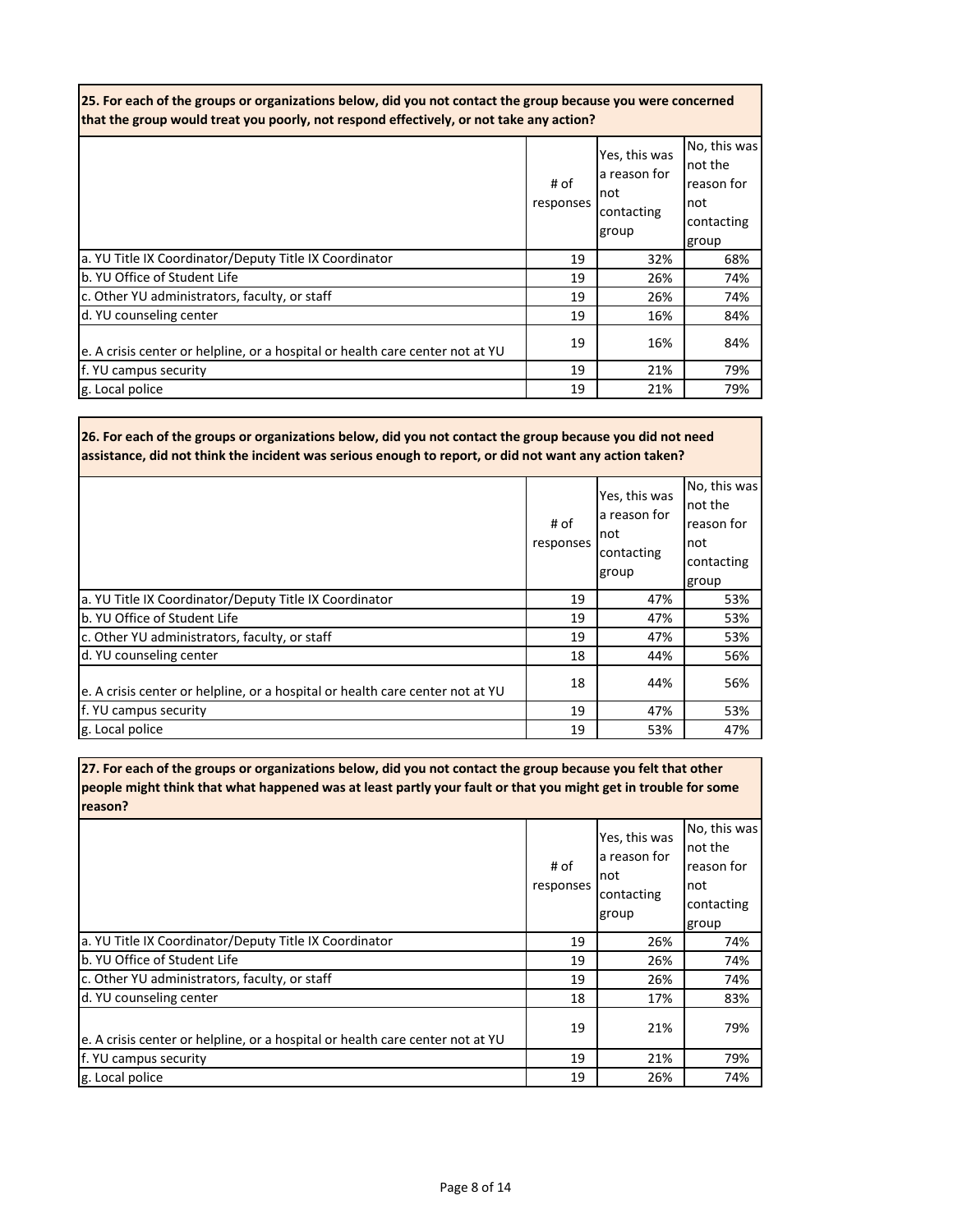| 28. How upsetting was the incident for you? |           |            |  |
|---------------------------------------------|-----------|------------|--|
|                                             | # of      | % of total |  |
|                                             | responses | responses  |  |
| Very upsetting                              | 8         | 38%        |  |
| <b>Upsetting</b>                            |           | 33%        |  |
| Somewhat upsetting                          | 6         | 29%        |  |
| Not at all upsetting                        | 0         | 0%         |  |
| Total                                       | 21        | 100%       |  |

| 29. Did the incident lead you to have problems with your: |                   |     |     |
|-----------------------------------------------------------|-------------------|-----|-----|
|                                                           | # of<br>responses | Yes | No  |
| a. schoolwork or grades                                   | 20                | 55% | 45% |
| b. friends, roommates, or peers                           | 20                | 45% | 55% |
| c. family members                                         | 20                | 20% | 80% |
| d. job or with your boss or coworkers                     | 20                | 25% | 75% |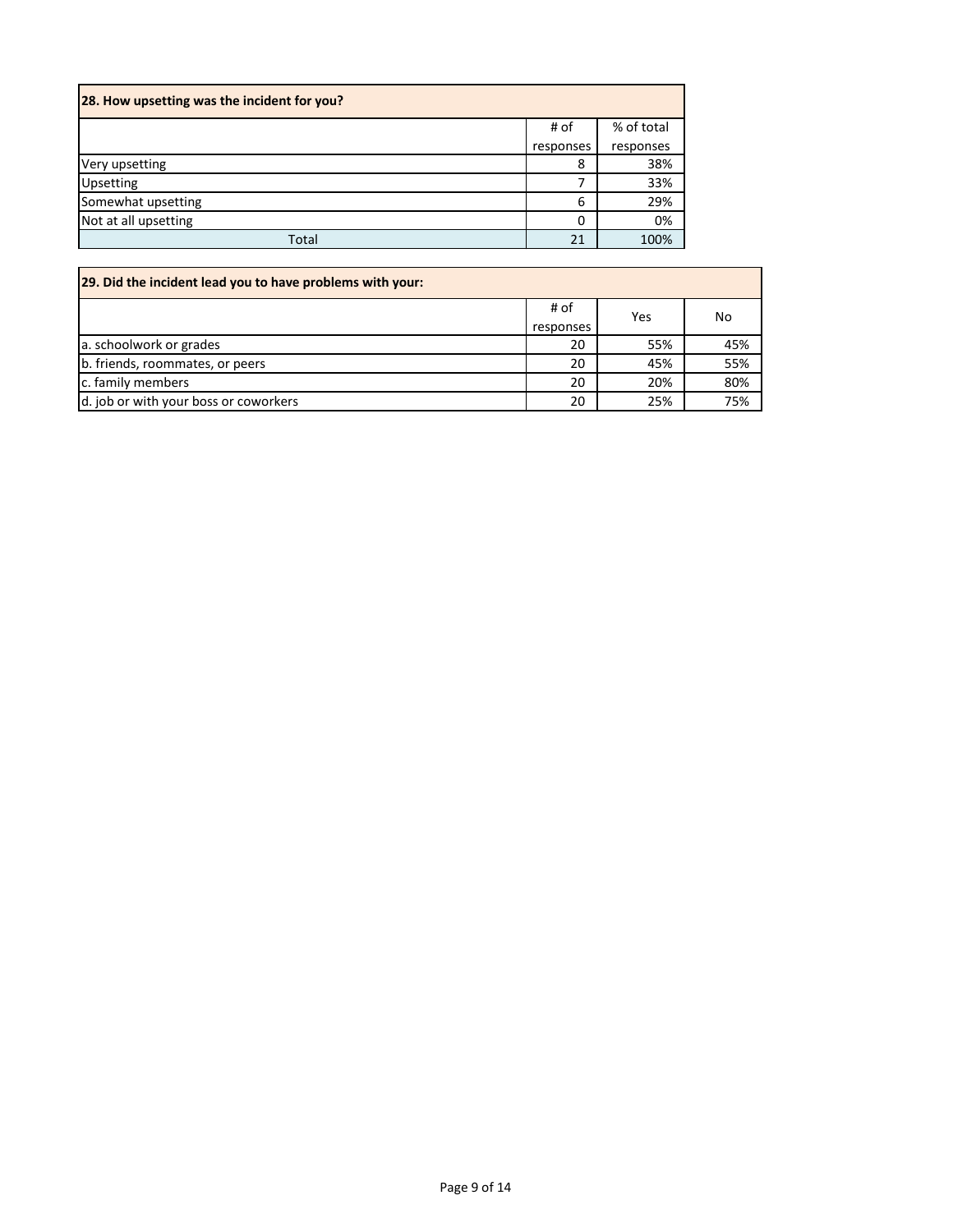**30. Since the beginning of the current academic year, has an intimate partner (e.g., boyfriend, girlfriend, domestic partner or spouse):**

|                                                                            | # of<br>responses | Yes  | No    |
|----------------------------------------------------------------------------|-------------------|------|-------|
| a. threatened to hurt you but you did not think you might really get hurt? | 532               | 0.6% | 99.4% |
| b. threatened to hurt you and you thought you might really get hurt?       | 532               | 0.8% | 99.3% |
| c. pushed, grabbed, or shook you?                                          | 530               | 0.9% | 99.1% |
| d. hit you, kicked you, slapped you, or beat you up?                       | 532               | 0.6% | 99.4% |

**31. If you answered Yes to question 30, did you report this incident to a YU administrator, faculty or staff member?**  $\sqrt{8 \text{ of total}}$ Τ  $\overline{H}$  of

|     | $\pi$ vi  | 70 UI LULAI |
|-----|-----------|-------------|
|     | responses | responses   |
| Yes | -         | 2.8%        |
| No  | 139       | 97.2%<br>97 |

| 32. Since the beginning of the current academic year, have you done the following to anyone either in person<br>or by phone, text message, e-mail, or social media? (Please select all that apply.) |       |                             |
|-----------------------------------------------------------------------------------------------------------------------------------------------------------------------------------------------------|-------|-----------------------------|
|                                                                                                                                                                                                     | Count | % of survey<br>participants |
| Made sexual advances, gestures, comments, or jokes to someone that were<br>unwelcome to them                                                                                                        |       | 0.3%                        |
| Flashed or exposed yourself to someone without their consent                                                                                                                                        | 0     | $0.0\%$                     |
| Showed or sent someone sexual pictures, photos, or videos that they didn't want to<br>see                                                                                                           | 1     | 0.1%                        |
| Showed or sent sexual photos/videos of someone or spread sexual rumors about<br>someone that they didn't want shared                                                                                | 0     | 0.0%                        |
| Watched or took photos/videos of someone when they were nude or having sex,<br>without their consent                                                                                                | 0     | 0.0%                        |
| None of the above                                                                                                                                                                                   | 507   | 68.1%                       |

**33. Since the beginning of the current academic year, (excluding bill collectors, telephone solicitors or other sales people) has anyone ever: (Please select all that apply.)** 

|                                                                                  | Count | % of survey  |
|----------------------------------------------------------------------------------|-------|--------------|
|                                                                                  |       | participants |
| Followed or spied on you                                                         | 9     | 1.2%         |
| Sent you unsolicited mail, emails or texts                                       | 22    | 3.0%         |
| Made unsolicited phone calls to you                                              | 22    | 3.0%         |
| Showed up at places where you were even though they had no business being there? | 7     | 0.9%         |
| Left unwanted items for you to find                                              | 3     | 0.4%         |
| Vandalized your property                                                         | 3     | 0.4%         |
| None of the above (skip to question 38)                                          | 478   | 64.2%        |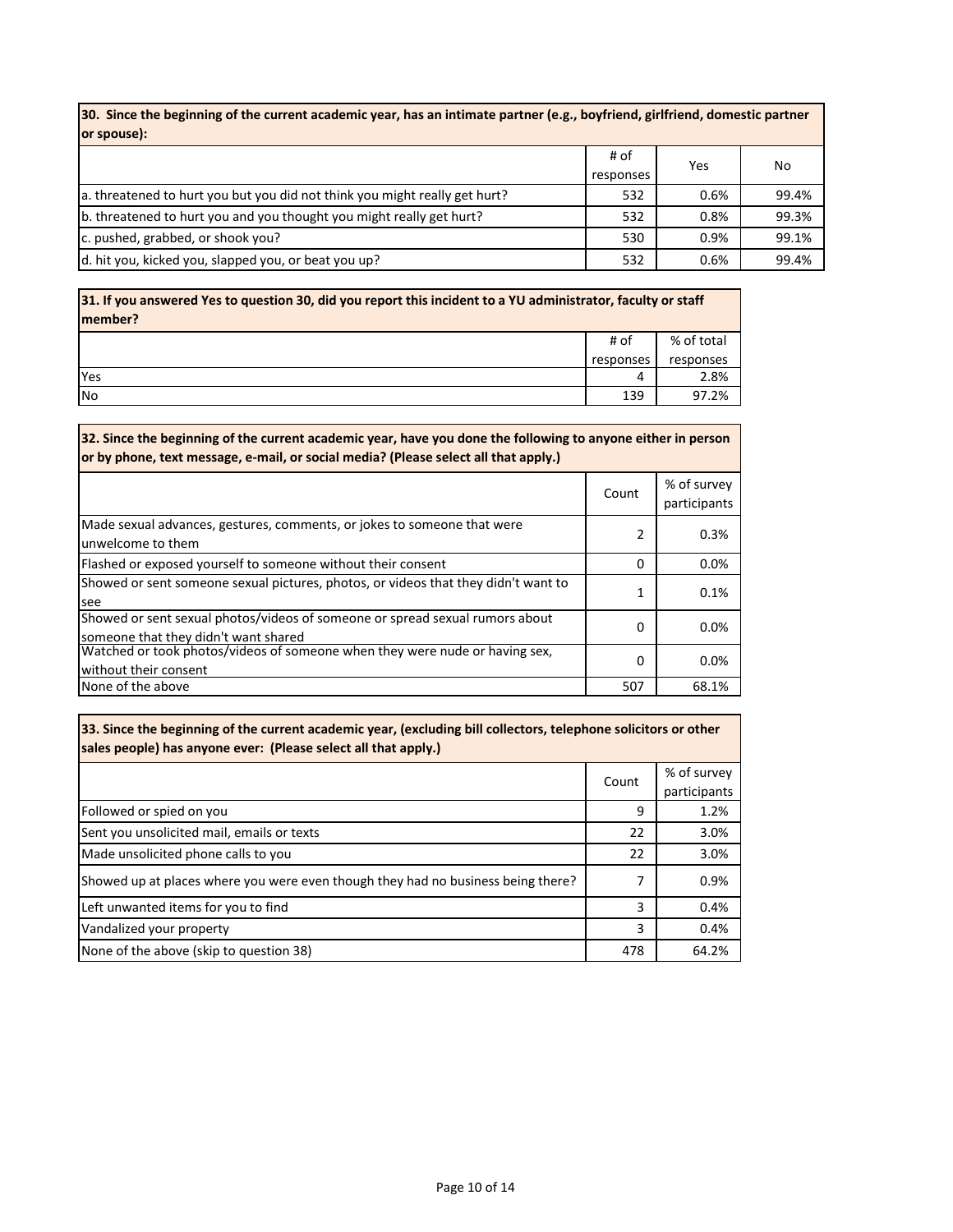| 34. Where did the incident occur? |           |            |
|-----------------------------------|-----------|------------|
|                                   | # of      | % of total |
|                                   | responses | responses  |
| On YU's campus                    | 16        | 41.0%      |
| Off-campus but in New York City   | 17        | 43.6%      |
| In a different city               | າ         | 5.1%       |
| Unsure/Don't know                 | 4         | 10.3%      |
| Total                             | 39        | 100%       |

| 35. How upsetting was the incident for you? |           |            |  |
|---------------------------------------------|-----------|------------|--|
|                                             | # of      | % of total |  |
|                                             | responses | responses  |  |
| Very upsetting                              | 6         | 15.4%      |  |
| Upsetting                                   | 14        | 35.9%      |  |
| Somewhat upsetting                          | 9         | 23.1%      |  |
| Not at all upsetting                        | 10        | 25.6%      |  |
| Total                                       | 39        | 100%       |  |

| 36. How frightened were you by these things? |           |            |  |
|----------------------------------------------|-----------|------------|--|
|                                              | # of      | % of total |  |
|                                              | responses | responses  |  |
| Very frightened                              | 6         | 15.4%      |  |
| Frightened                                   | 4         | 10.3%      |  |
| A little frightened                          | 11        | 28.2%      |  |
| Not at all frightened                        | 18        | 46.2%      |  |
| Total                                        | 39        | 100%       |  |

| 37. Did you report the incident to a YU administrator, faculty or staff member? |           |            |
|---------------------------------------------------------------------------------|-----------|------------|
|                                                                                 | # of      | % of total |
|                                                                                 | responses | responses  |
| Yes                                                                             | 8         | 20.5%      |
| No                                                                              | 31        | 79.5%      |
| Total                                                                           | 39        | 100%       |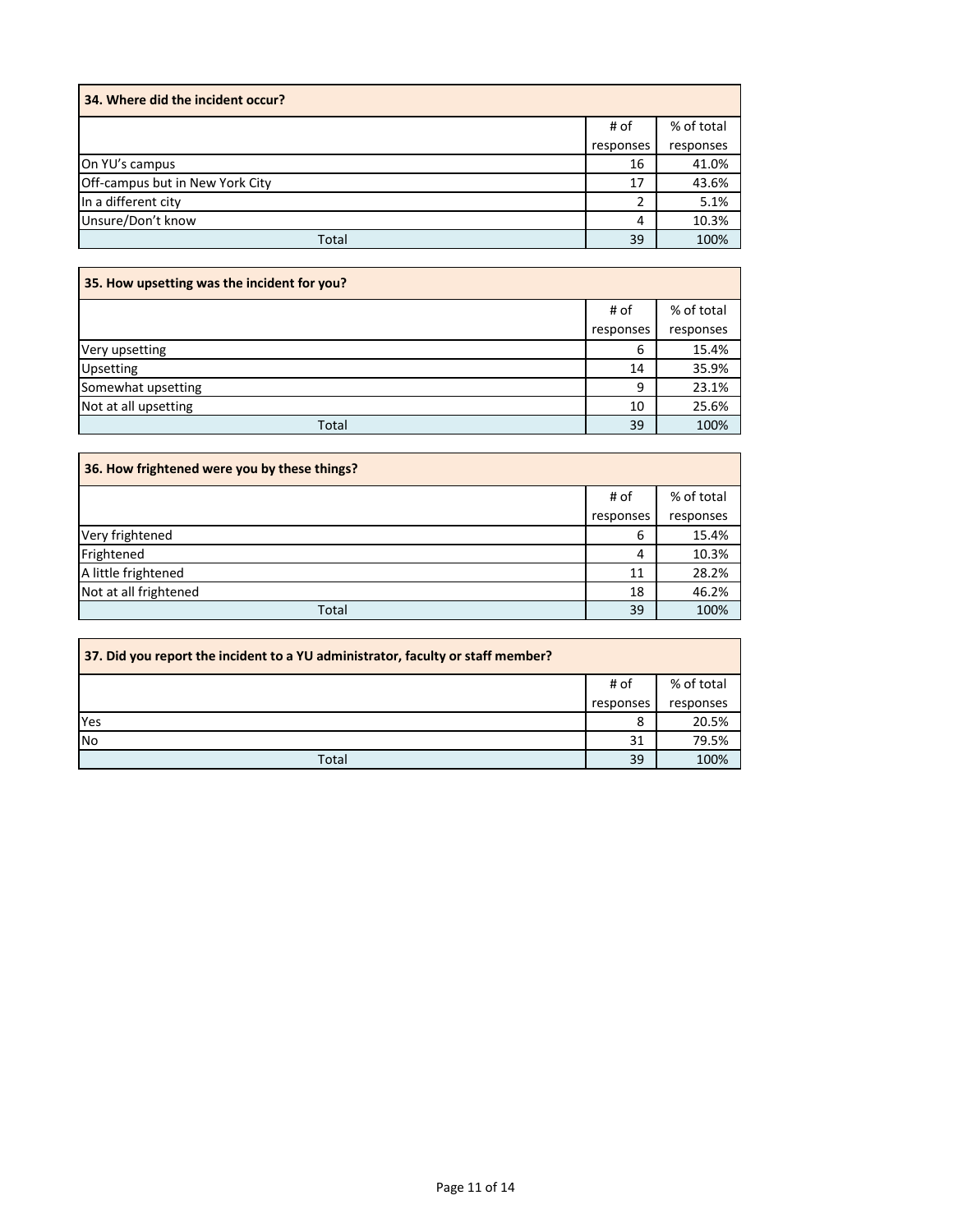**38. Please indicate how much you agree or disagree with each of the following statements. Please answer as best as you can when thinking about your school.**

|                                                                                                                                                                      | # of<br>responses | Strongly<br>Agree | Agree | <b>Disagree</b> | Strongly<br><b>Disagree</b> | Don't<br>Know |
|----------------------------------------------------------------------------------------------------------------------------------------------------------------------|-------------------|-------------------|-------|-----------------|-----------------------------|---------------|
| a. Sexual harassment is not tolerated at YU                                                                                                                          | 520               | 51%               | 34%   | 4%              | 2%                          | 10%           |
| b. YU takes training in sexual assault prevention<br>seriously                                                                                                       | 518               | 29%               | 31%   | 11%             | 5%                          | 25%           |
| c. YU is doing a good job of educating students about<br>sexual assault (e.g., what consent means, how to<br>define sexual assault, how to look out for one another) | 520               | 21%               | 26%   | 23%             | 9%                          | 22%           |
| d. YU is doing a good job of trying to prevent sexual<br>assault from happening                                                                                      | 520               | 24%               | 31%   | 11%             | 5%                          | 30%           |
| e. YU is doing a good job of providing needed services<br>to victims of sexual assault                                                                               | 519               | 18%               | 21%   | 4%              | 4%                          | 52%           |
| f. YU is doing a good job of investigating incidents of<br>sexual assault                                                                                            | 517               | 17%               | 17%   | 3%              | 4%                          | 59%           |
| g. YU is doing a good job of holding people<br>accountable for committing sexual assault                                                                             | 517               | 17%               | 17%   | 4%              | 4%                          | 59%           |

 **39. Have you ever attended an assembly or workshop, or received any online or other type of training or classes offered by YU that covered: (Please select all that apply.)**

|                                                                                   | Count | % of survey<br>participants |
|-----------------------------------------------------------------------------------|-------|-----------------------------|
| The legal definition of sexual assault                                            | 178   | 24%                         |
| What the definition of "consent" is and how to obtain<br>it from a sexual partner | 185   | 25%                         |
| YU's policy on sexual assault                                                     | 168   | 23%                         |
| How to report sexual assault                                                      | 155   | 21%                         |
| What services are available for survivors of sexual<br>assault                    | 110   | 15%                         |
| How to intervene as a bystander to protect other<br>students from sexual assault  | 101   | 14%                         |
| Other strategies for preventing sexual assault                                    | 111   | 15%                         |
| None of the above                                                                 | 252   | 34%                         |

 **41. Please indicate how much you agree or disagree with each of the following statements,answering as best as you can when thinking about your school.** 

|                                                         | # of      | Strongly |       | <b>Disagree</b> | Strongly        | Don't |
|---------------------------------------------------------|-----------|----------|-------|-----------------|-----------------|-------|
|                                                         | responses | Agree    | Agree |                 | <b>Disagree</b> | Know  |
| a. I am aware of and understand YU's procedures for     | 514       |          |       | 21%             | 11%             | 29%   |
| dealing with reported incidents of sexual assault       | 14%       | 25%      |       |                 |                 |       |
| b. I know what services are available for people who    | 513       | 15%      | 30%   | 18%             | 10%             | 27%   |
| experience sexual assault                               |           |          |       |                 |                 |       |
| c. If a friend of mine were sexually assaulted, I know  | 507       | 18%      | 36%   | 19%             | 8%              | 20%   |
| where to take my friend to get help                     |           |          |       |                 |                 |       |
| d. At YU, students who are accused of perpetrating a    | 510       | 10%      | 13%   | 2%              | 2%              | 73%   |
| sexual assault are treated fairly                       |           |          |       |                 |                 |       |
| e. At YU, when it is determined that sexual assault has | 505       | 10%      | 12%   | 3%              | 2%              | 72%   |
| happened, the perpetrator gets punished                 |           |          |       |                 |                 |       |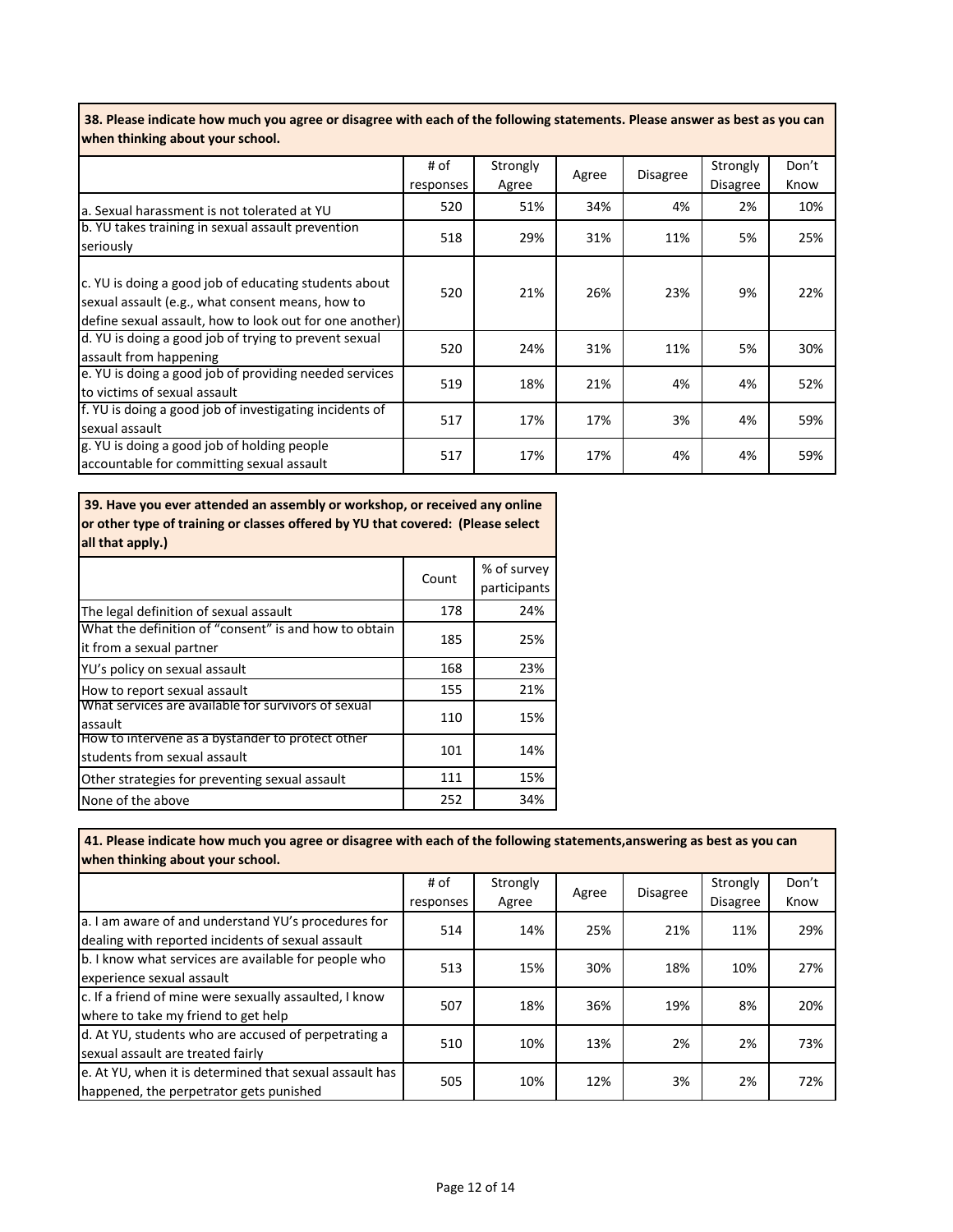| 42. If I were sexually assaulted I believe YU would:                                                 |           |          |       |                 |                 |       |  |
|------------------------------------------------------------------------------------------------------|-----------|----------|-------|-----------------|-----------------|-------|--|
|                                                                                                      | # of      | Strongly | Agree | <b>Disagree</b> | Strongly        | Don't |  |
|                                                                                                      | responses | Agree    |       |                 | <b>Disagree</b> | Know  |  |
| a. Take my case seriously                                                                            | 513       | 30%      | 39%   | 7%              | 4%              | 20%   |  |
| b. Protect my privacy                                                                                | 512       | 32%      | 41%   | 6%              | 3%              | 18%   |  |
| c. Treat me with dignity and respect                                                                 | 512       | 33%      | 39%   | 5%              | 3%              | 21%   |  |
| d. Enable me to continue my education without having<br>to interact with the person who assaulted me | 511       | 27%      | 27%   | 7%              | 4%              | 35%   |  |

 **43. How likely or unlikely would you be to go to or get in touch with the following groups or organizations at your school if you were sexually assaulted?** 

|                                                                                   | # of<br>responses | Very Likely | Likely | Somewhat<br>likely | Not at all<br>likely |
|-----------------------------------------------------------------------------------|-------------------|-------------|--------|--------------------|----------------------|
| a. YU Title IX Coordinator/Deputy Title IX Coordinator                            | 472               | 16%         | 16%    | 23%                | 45%                  |
| b. YU Office of Student Life                                                      | 472               | 20%         | 18%    | 19%                | 42%                  |
| c. Other YU administrators, faculty, or staff                                     | 474               | 24%         | 26%    | 25%                | 25%                  |
| d. YU counseling center                                                           | 473               | 45%         | 24%    | 16%                | 16%                  |
| e. A crisis center or helpline, or a hospital or health<br>Icare center not at YU | 473               | 40%         | 27%    | 16%                | 17%                  |
| f. YU campus security                                                             | 475               | 30%         | 23%    | 20%                | 27%                  |
| g. Local police                                                                   | 473               | 36%         | 27%    | 22%                | 15%                  |

 **44. Please indicate how likely or unlikely you are to do each of the following things. Please think about the situation and answer as best as you can.** 

| situation and answer as best as you can.                |           |             |     |                    |            |
|---------------------------------------------------------|-----------|-------------|-----|--------------------|------------|
|                                                         | # of      | Very Likely |     | Somewhat<br>Likely | Not at all |
|                                                         | responses |             |     | likely             | likely     |
| a. If your friends are sending sexual pictures, web     |           |             |     |                    |            |
| pages, or messages to someone who didn't ask for        | 473       | 59%         | 28% | 12%                | 1%         |
| them, how likely are you to say something to try to get |           |             |     |                    |            |
| them to stop?                                           |           |             |     |                    |            |
| b. If people you don't know very well are making        |           |             |     |                    |            |
| unwanted sexual comments, jokes, or gestures, how       | 472       | 38%         | 31% | 21%                | 9%         |
| likely are you to say something to try to get them to   |           |             |     |                    |            |
| stop?                                                   |           |             |     |                    |            |
| c. If you see one of your friends leading someone who   |           |             |     |                    |            |
| is obviously drunk away to have sex with them, how      | 472       | 62%         | 26% | 9%                 | 3%         |
| likely are you to say or do something to get them to    |           |             |     |                    |            |
| stop?                                                   |           |             |     |                    |            |
| d. If you suspect that one of your friends might be in  |           |             |     |                    |            |
| an abusive relationship, how likely are you to ask them | 472       | 55%         | 33% | 11%                | 1%         |
| if they are being mistreated?                           |           |             |     |                    |            |
| e. If someone tells you that they had sex with          |           |             |     |                    |            |
| someone who passed out, how likely are you to report    | 470       | 32%         | 29% | 27%                | 13%        |
| the incident to a campus administrator or police?       |           |             |     |                    |            |
| f. If you see someone you don't know who looks          |           |             |     |                    |            |
| uncomfortable and is being touched, grabbed, or         |           |             |     |                    |            |
| pinched in a sexual way, how likely are you to speak    | 470       | 46%         | 34% | 16%                | 3%         |
| up or help in some other way?                           |           |             |     |                    |            |
| g. When you go out with your friends, how likely are    |           |             |     |                    |            |
| you to come up with a plan for helping each other be    | 470       | 37%         | 28% | 20%                | 14%        |
| safe?                                                   |           |             |     |                    |            |
|                                                         |           |             |     |                    |            |